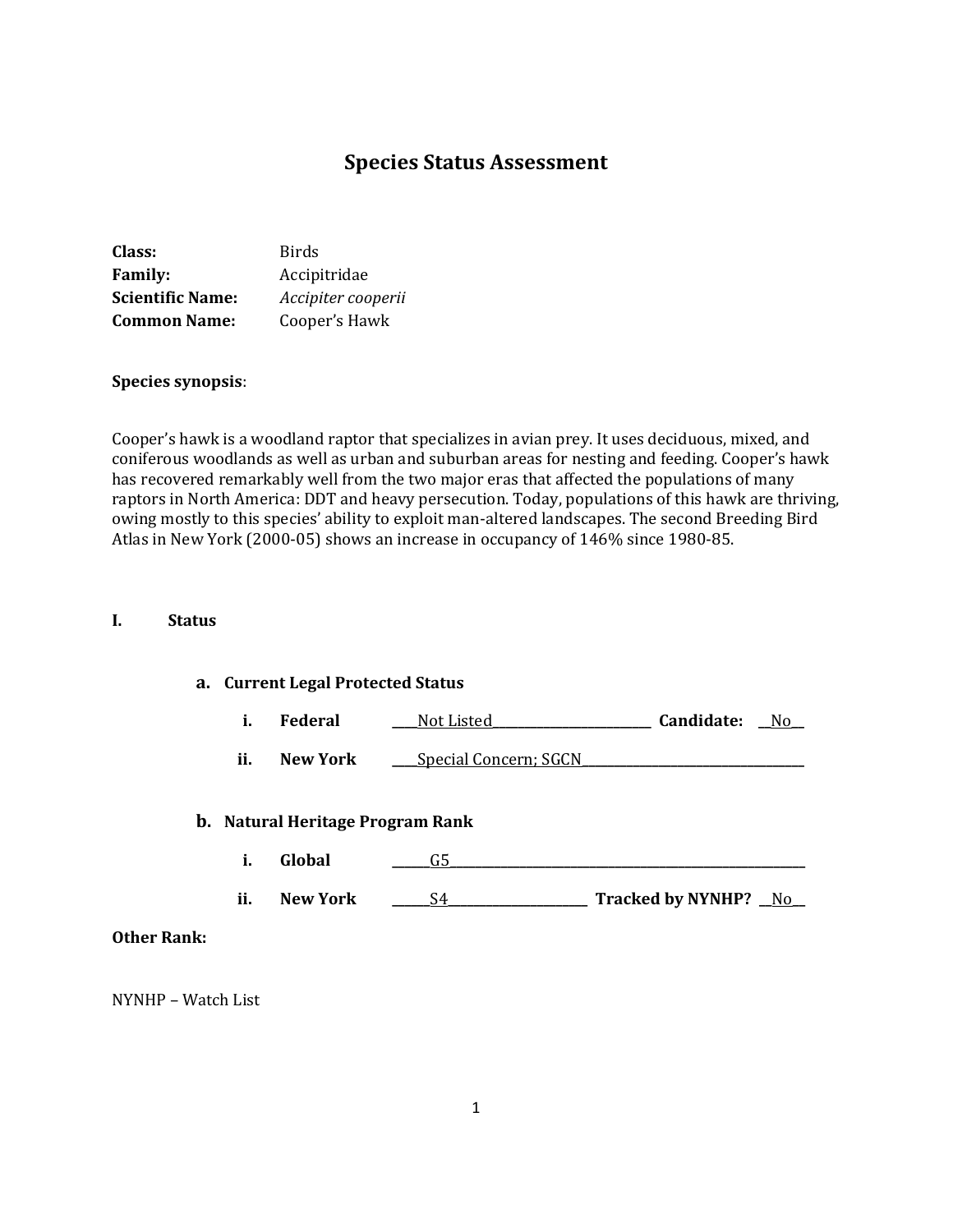### **Status Discussion:**

Populations of Cooper's hawk are thriving throughout their range and have exploded in New York, although there are still localized threats including loss of appropriate woodlots for breeding and foraging.

## **II. Abundance and Distribution Trends**

**a. North America**

| <i>i.</i> Abundance                                             |  |
|-----------------------------------------------------------------|--|
|                                                                 |  |
| ii. Distribution:                                               |  |
| <u>___</u> declining <u>X</u> increasing ____stable ____unknown |  |
|                                                                 |  |
| b. Regional<br><i>i.</i> Abundance                              |  |
| ___ declining <u>X</u> increasing ____ stable ____ unknown      |  |
| ii. Distribution:                                               |  |
|                                                                 |  |
|                                                                 |  |
|                                                                 |  |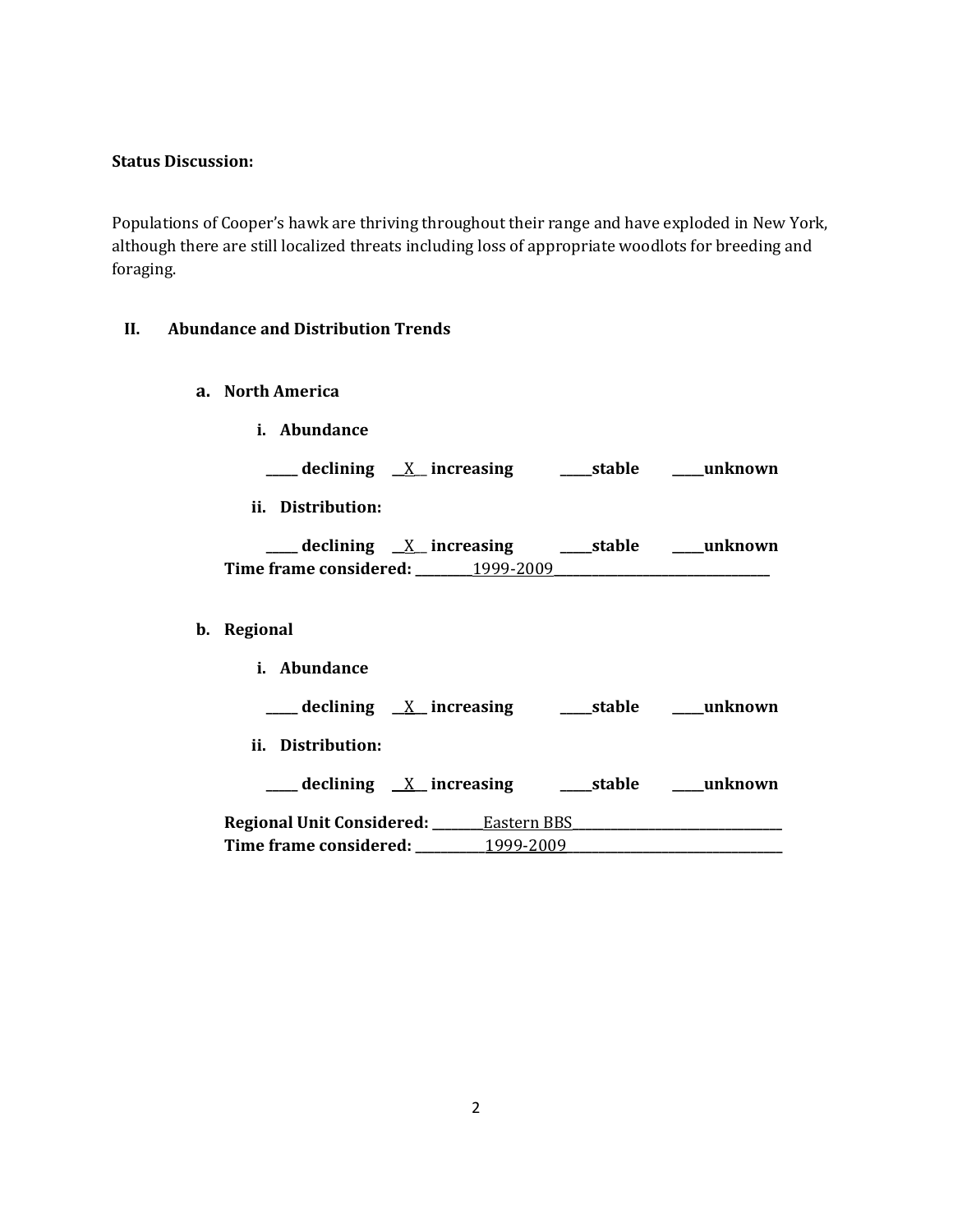**c. Adjacent States and Provinces**

| <b>CONNECTICUT</b>          |                                                             |           |
|-----------------------------|-------------------------------------------------------------|-----------|
| i. Abundance                |                                                             |           |
| ii. Distribution:           |                                                             |           |
|                             |                                                             |           |
|                             |                                                             |           |
|                             |                                                             |           |
| i. Abundance                |                                                             |           |
| <b>Distribution:</b><br>ii. | ___ declining <u>X</u> _increasing _____stable ____unknown  |           |
|                             |                                                             |           |
|                             |                                                             |           |
| <b>NEW JERSEY</b>           |                                                             |           |
| Abundance<br>i.             | ___ declining <u>X</u> _increasing  ____stable  ____unknown |           |
| ii. Distribution:           |                                                             |           |
|                             |                                                             |           |
|                             | Time frame considered: 1999-2009                            |           |
|                             |                                                             | SGCN? Yes |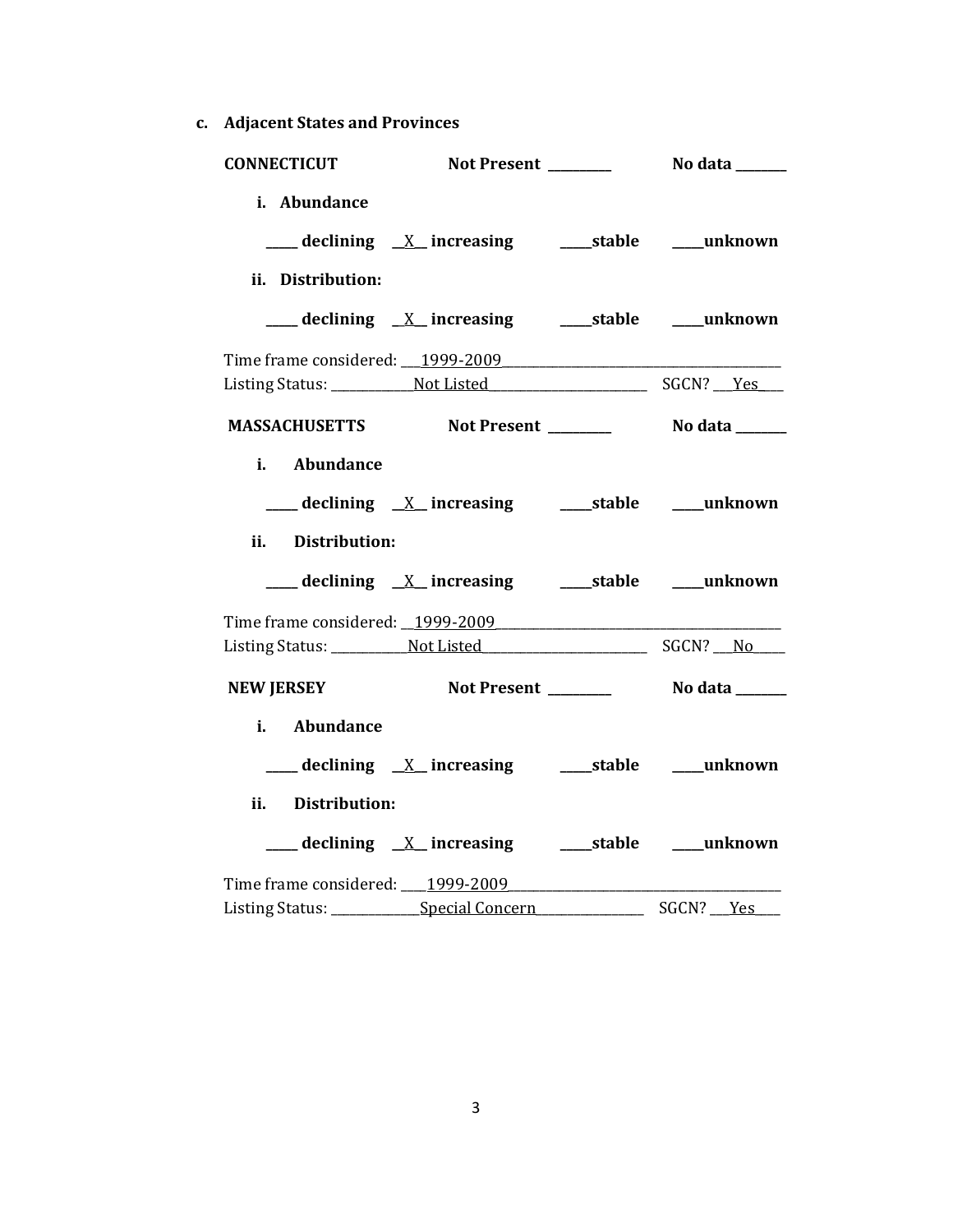| <b>ONTARIO</b>      |                                                               |          |
|---------------------|---------------------------------------------------------------|----------|
| i. Abundance        |                                                               |          |
|                     | ___ declining <u>X</u> increasing ____ stable ____ unknown    |          |
| ii. Distribution:   |                                                               |          |
|                     | ___declining <u>X</u> _increasing ____stable ___unknown       |          |
|                     | Time frame considered: 1981-85 to 2001-05                     |          |
|                     |                                                               |          |
| <b>PENNSYLVANIA</b> |                                                               |          |
| i. Abundance        |                                                               |          |
|                     |                                                               |          |
| ii. Distribution:   |                                                               |          |
|                     | ___ declining _X_ increasing _______stable _____unknown       |          |
|                     |                                                               |          |
|                     |                                                               | SGCN? No |
| <b>QUEBEC</b>       |                                                               |          |
| Abundance<br>i. I   |                                                               |          |
|                     | ___ declining <u>X</u> _increasing _____stable ____unknown    |          |
| ii. Distribution:   |                                                               |          |
|                     | ____ declining <u>X</u> _increasing ______stable _____unknown |          |
|                     | Time frame considered: 1984-89 to 2012                        |          |
|                     |                                                               |          |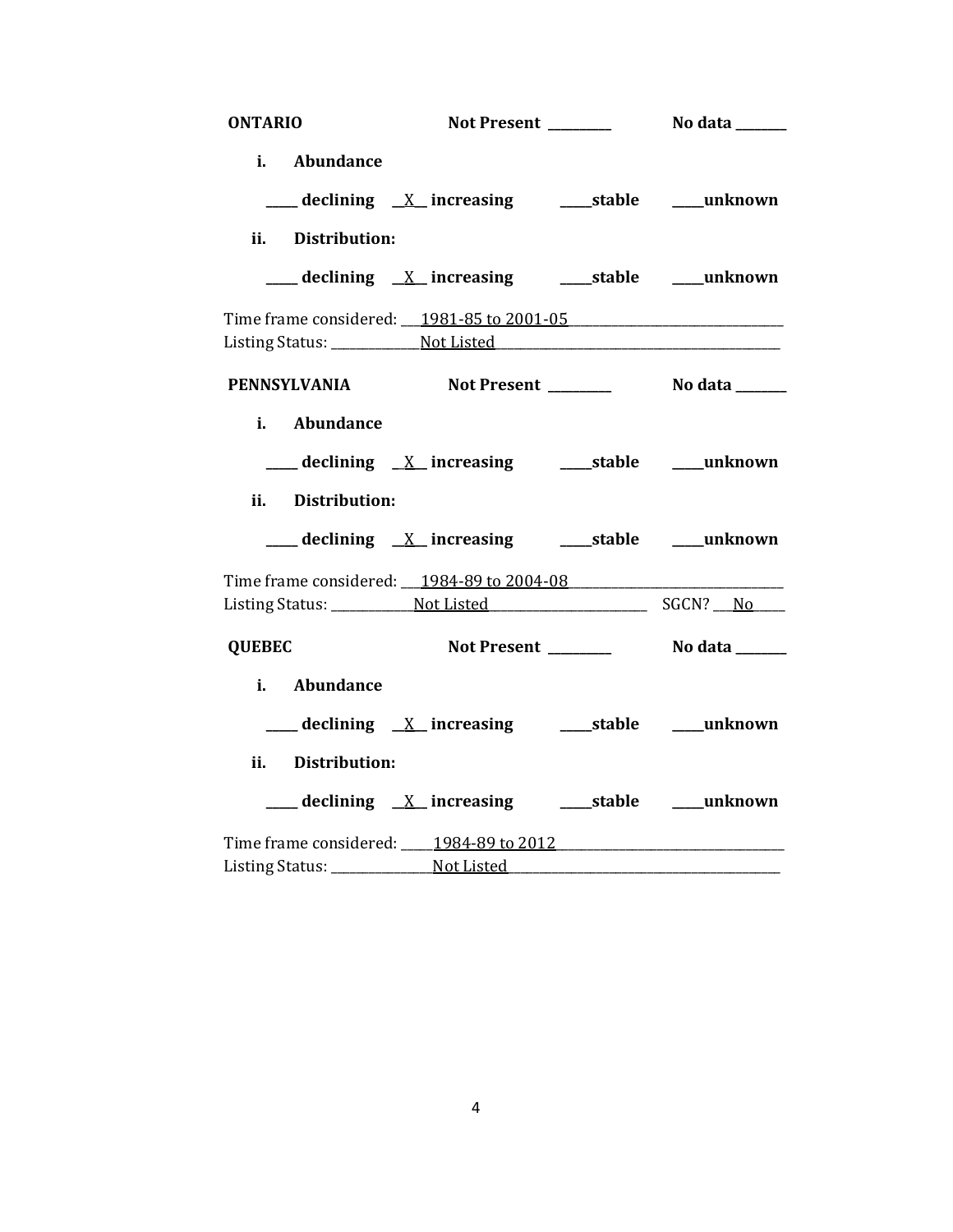| <b>VERMONT</b>                            |                                                             |         |
|-------------------------------------------|-------------------------------------------------------------|---------|
| <i>i.</i> Abundance                       | ___ declining <u>X</u> increasing ____ stable ____ unknown  |         |
| ii.<br>Distribution:                      |                                                             |         |
|                                           | ___ declining _X_ increasing _______stable _____unknown     |         |
| Time frame considered: 1976-81 to 2003-07 |                                                             |         |
|                                           |                                                             |         |
| d. NEW YORK                               |                                                             | No data |
| i. Abundance                              |                                                             |         |
|                                           |                                                             |         |
| ii.<br>Distribution:                      |                                                             |         |
|                                           | ___ declining <u>X</u> _increasing ____ stable ____ unknown |         |

## **Monitoring in New York.**

None.

## **Trends Discussion:**

Cooper's hawk populations are increasing in all parts of the range. There was an explosion of occupancy documented in New York by the second Breeding Bird Atlas with 146% increase statewide from 1980-85 to 2000-05. The increase in the coastal lowlands (Long Island) is particularly notable, with an increase from presence in zero blocks during the first Atlas survey to 45 blocks during the second Atlas survey.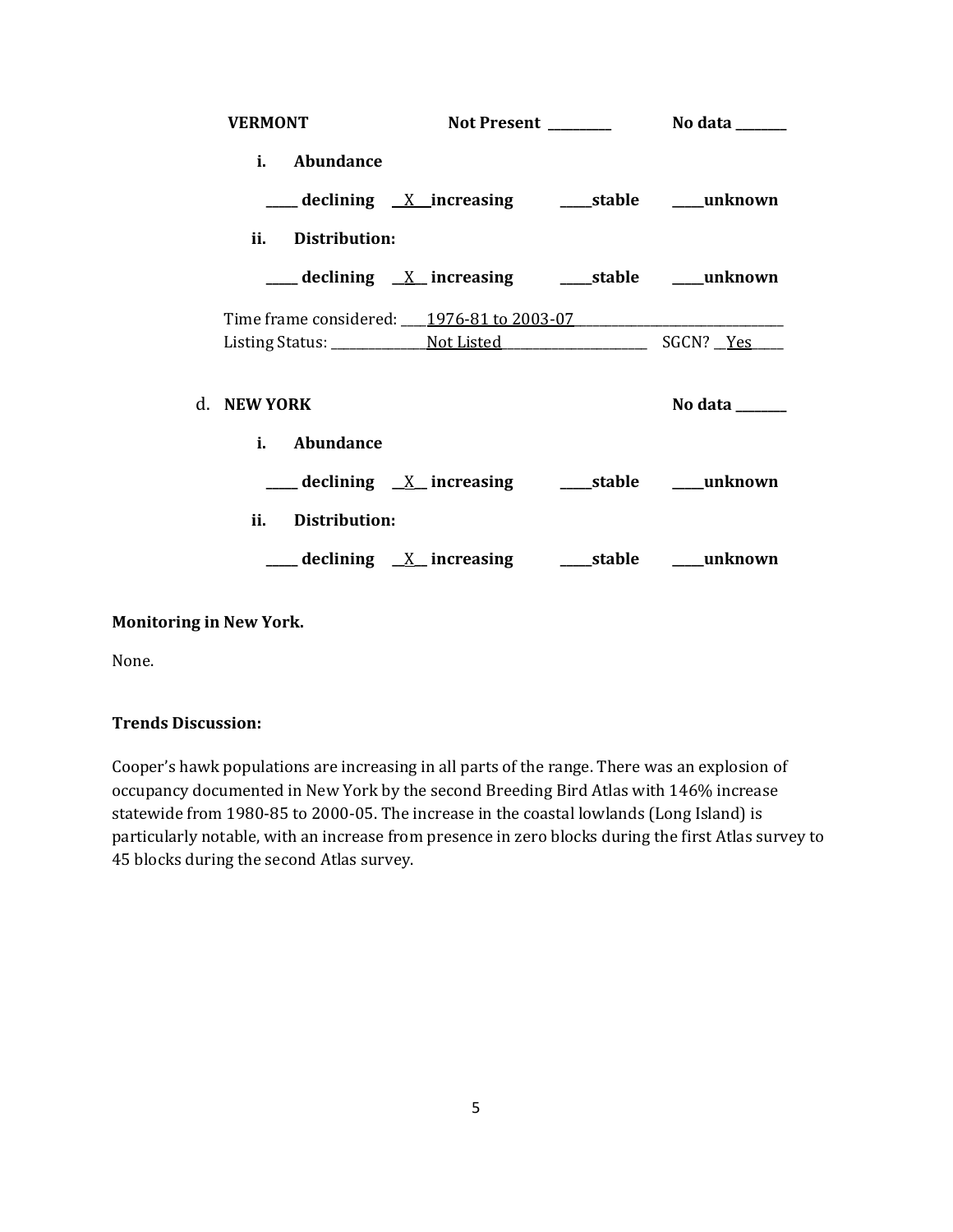

**Figure 1**. Distribution of Cooper's hawk in North America (Birds of North America Online).



**Figure 2.** Occurrences of Cooper's hawk from the NYS Breeding Bird Atlas (McGowan and Corwin 2008).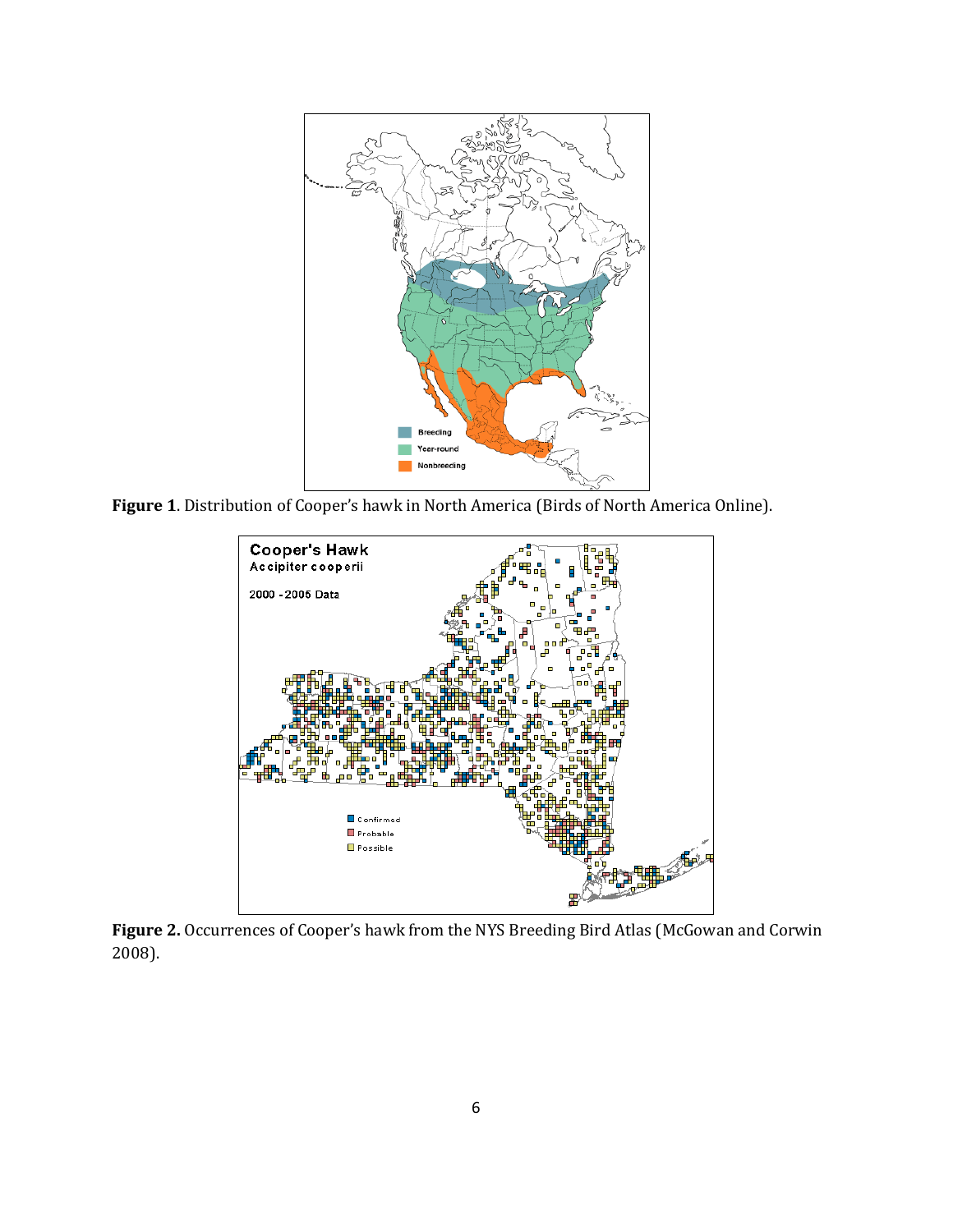

**Figure 3.** Conservation status of the Cooper's hawk in North America (NatureServe 2012).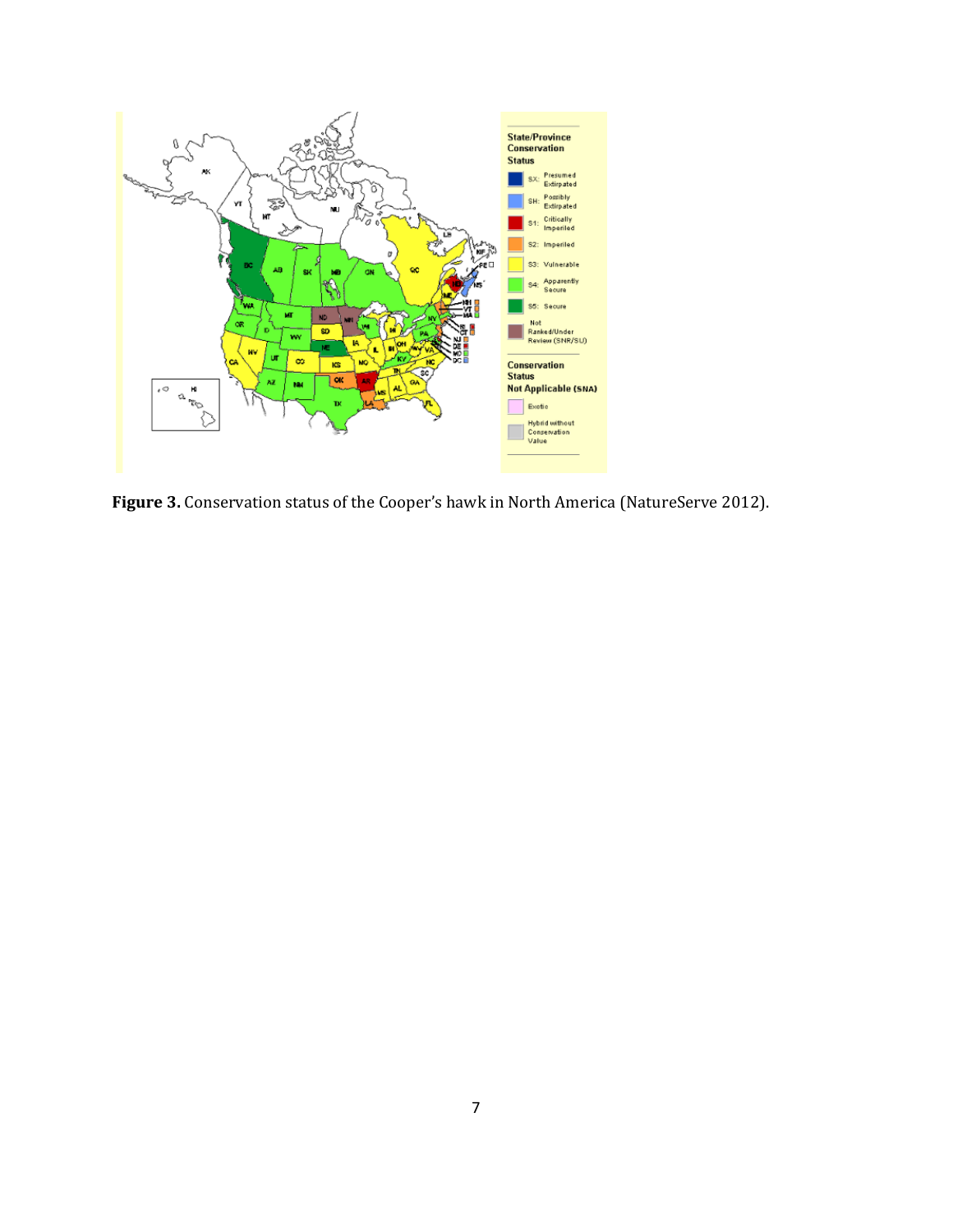### **III. New York Rarity, if known:**

| <b>Historic</b> | # of Animals | # of Locations | % of State |
|-----------------|--------------|----------------|------------|
| prior to 1970   |              |                |            |
| prior to 1980   |              |                |            |
| prior to 1990   |              | 550 blocks     |            |

### **Details of historic occurrence:**

The first Breeding Bird Atlas (1980-85) documented occupancy in 550 survey blocks statewide (Andrle and Carroll 1988).

| Current | # of Animals | # of Locations   | % of State |
|---------|--------------|------------------|------------|
|         |              | $\_1,355$ blocks | フ このん      |

## **Details of current occurrence:**

The second Breeding Bird Atlas (2000-05) documented occupancy in 1,355 survey blocks, an increase of 146% (McGowan and Corwin 2008). This increase included a new presence on Long Island, where no records were reported during the first Atlas.

### **New York's Contribution to Species North American Range:**

| <b>Distribution</b> (percent of NY where species occurs) | <b>Abundance</b> (within NY distribution) |
|----------------------------------------------------------|-------------------------------------------|
| $0 - 5\%$                                                | abundant                                  |
| $6 - 10%$                                                | common                                    |
| 11-25%                                                   | $\underline{X}$ fairly common             |
| 26-50%                                                   | uncommon                                  |
| $>50\%$                                                  | rare                                      |
|                                                          |                                           |

**NY's Contribution to North American range**

|              | $0 - 5%$  |
|--------------|-----------|
| $\mathbf{X}$ | $6 - 10%$ |
|              | 11-25%    |
|              | 26-50%    |
|              | >50%      |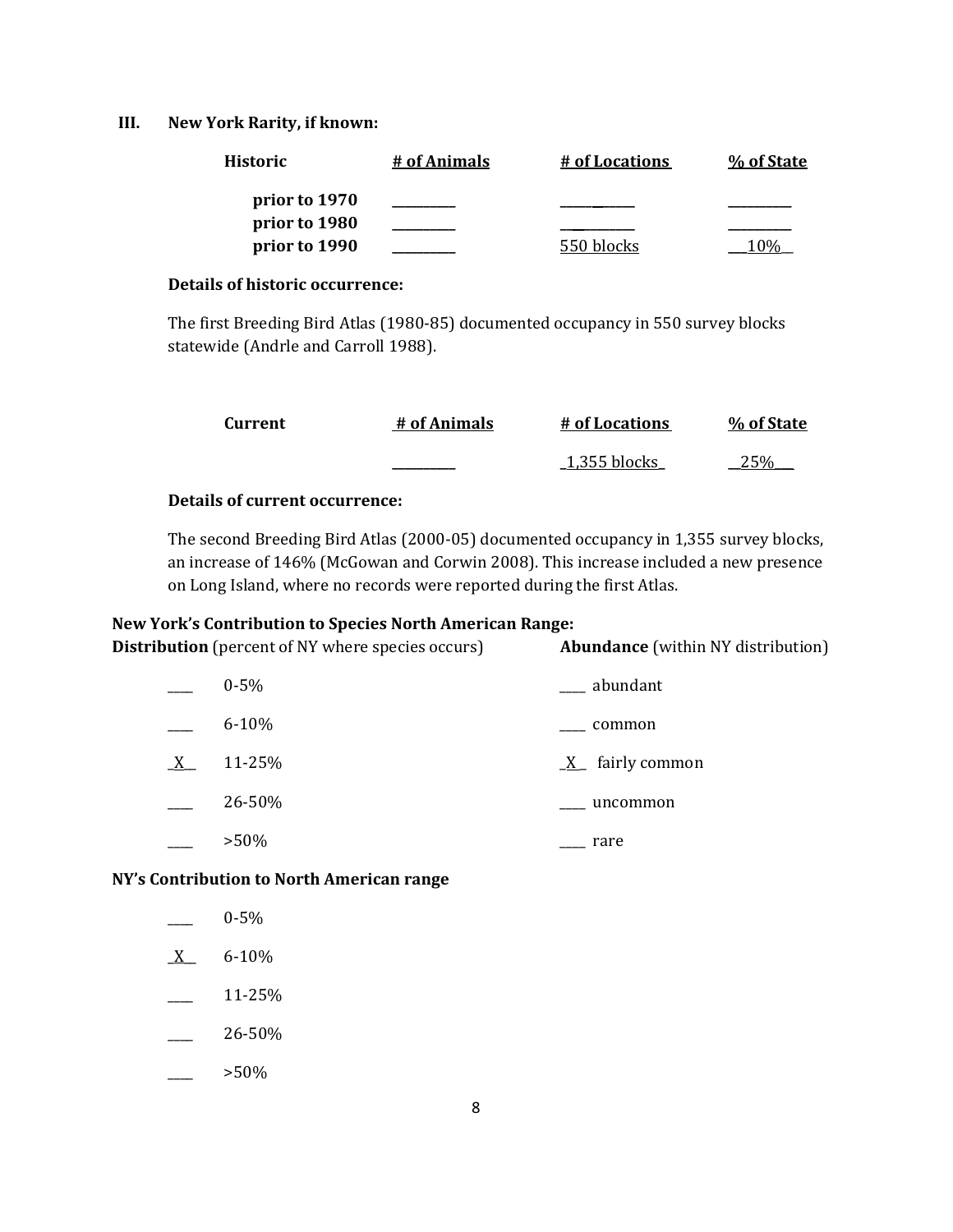**Classification of New York Range**

**\_\_**X**\_\_ Core**

**\_\_\_\_\_ Peripheral**

**\_\_\_\_\_ Disjunct**

**\_\_\_\_\_\_\_\_\_\_\_**

**Distance to core population:**

**IV. Primary Habitat or Community Type:** 

1. Mixed Northern Hardwoods

2. Plantation and Disturbed Land Pioneer Forests

- 3. Oak-Pine Forest
- 4. Oak Forest
- 5. Urban and Recreational Grasses

#### **Habitat or Community Type Trend in New York:**

| _ Declining                | $X_{\mathsf{A}}$ Stable | <b>Increasing</b> | Unknown |
|----------------------------|-------------------------|-------------------|---------|
|                            |                         |                   |         |
| <b>Habitat Specialist?</b> | <b>Yes</b>              | X No              |         |
| <b>Indicator Species?</b>  | <b>Yes</b>              | X No              |         |

### **Habitat Discussion:**

Cooper's hawk is a woodland raptor of deciduous, mixed, and coniferous forests. Although previously believed to avoid urban landscapes, Cooper's hawks have recently proven remarkably adaptable to such areas. Their affinity for human-altered habitats (including housing areas, plantations, and high-use recreational areas) is possibly because developed areas generally support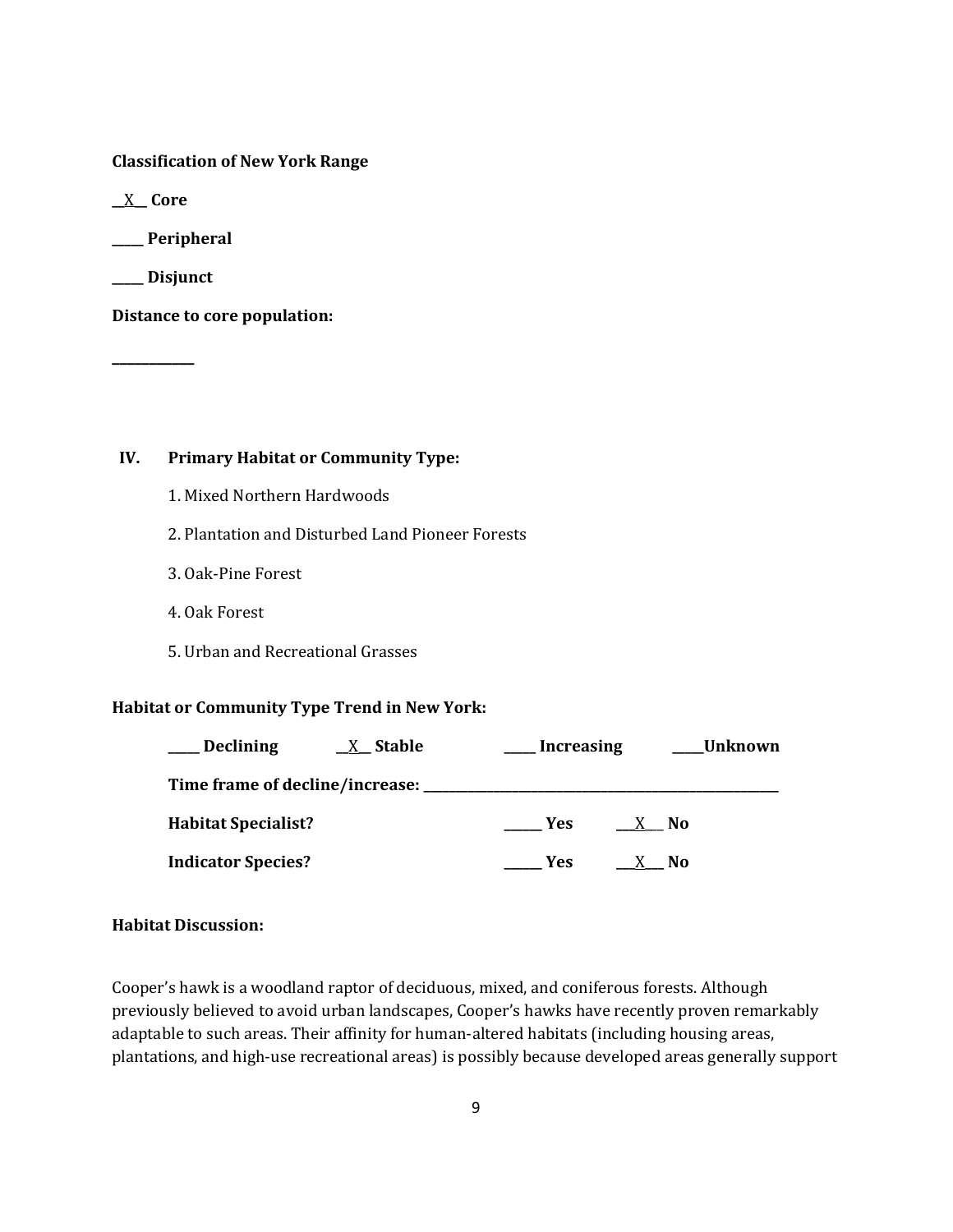higher numbers of favored bird prey. Also, Cooper's hawks are adapted to hunting in structurally complex habitats, which urban/suburban environments mimic (Mannan et al. 2000).

# **V. New York Species Demographics and Life History**

**\_\_**X**\_\_ Breeder in New York**

**\_\_**X**\_\_ Summer Resident**

**\_\_**X**\_\_ Winter Resident**

**\_\_\_\_\_ Anadromous**

**\_\_\_\_\_ Non-breeder in New York**

**\_\_\_\_\_ Summer Resident**

**\_\_\_\_\_ Winter Resident**

**\_\_\_\_\_ Catadromous**

**\_\_\_\_\_ Migratory only**

**\_\_\_\_\_Unknown**

# **Species Demographics and Life History Discussion:**

The age at first breeding for Cooper's hawks is usually at two years, with one brood annually. There is no information on lifetime success, but the maximum reported age is 12 years. Nest predation, especially by raccoons (e.g., Schriver 1969) and great horned owls (Rosenfield 1988), is probably most widespread and important cause of nestling mortality, albeit largely unquantified.

In Arizona (Mannan et al. 2004), information collected from 34 radio-tagged fledglings showed that the young hawks were initially sedentary in the natal area, then moved relatively long distances 11- 13 weeks after hatching, and became sedentary again on winter home ranges. Females generally moved longer distances during the 'exploring' period (average 6.8 km for females and 3.8 km for males), and on average, females settled further from their natal site (10.9 km) than their male counterparts (6.0 km).

Rosenfield et al. (1996) found that urban-nesting Cooper's hawks in Wisconsin lay, on average, had larger clutches than pairs in rural areas and that the number of bandable young in urban sites was among the highest recorded for the species.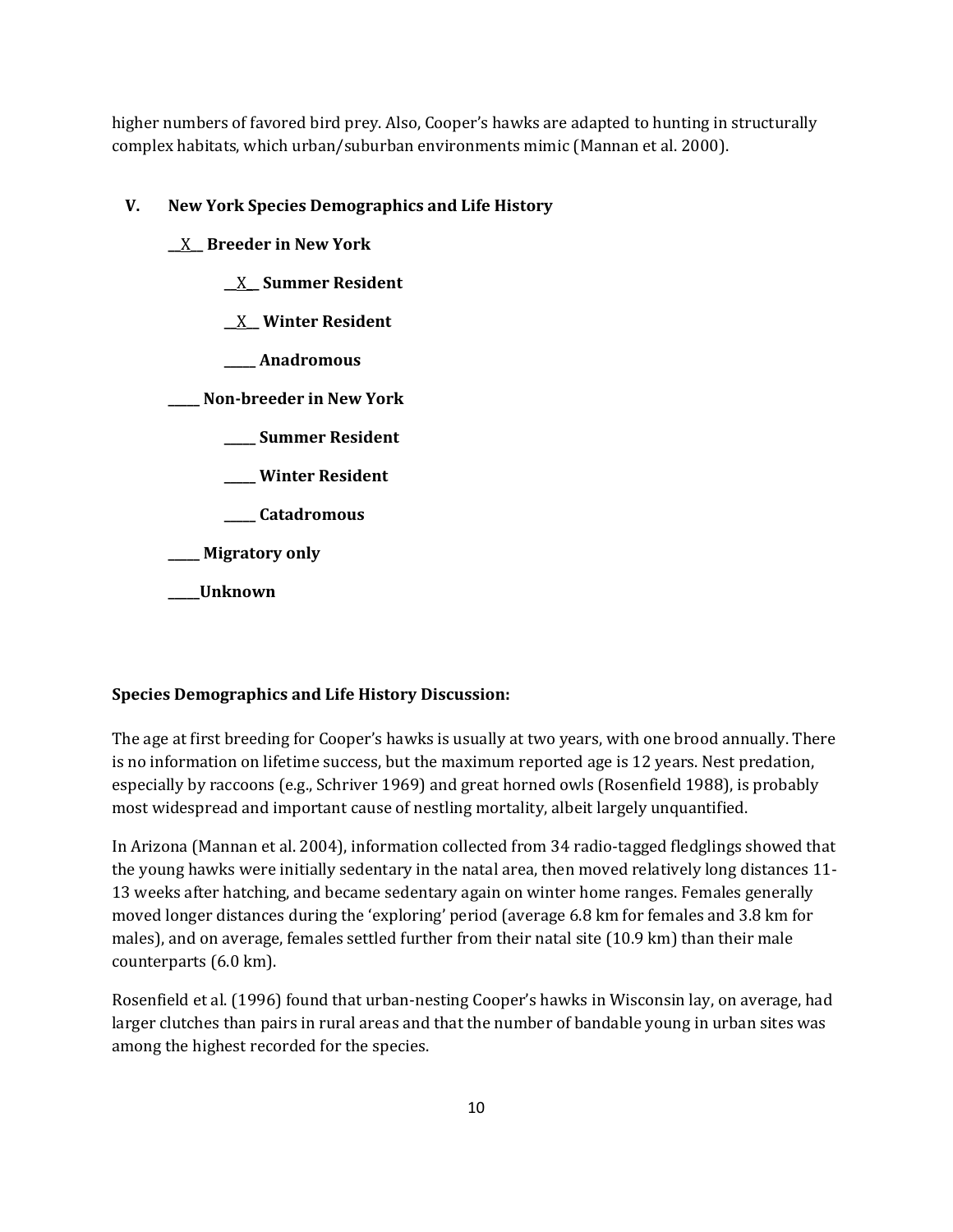### **VI. Threats:**

Logging may alter suitability of nesting or foraging habitats as well as prey populations on local or regional scales, but magnitude and seasonality of such impacts uncertain (Reynolds 1989).

Evidence suggests that some localized, urban breeding populations may be exposed to elevated levels of trichomoniasis (contrasting with none in exurban nests), resulting in comparatively high nestling mortality. It has been suggested that the high levels of trichomoniasis infections are due to urban Cooper's hawks focusing their hunting efforts at bird feeders, where they catch high numbers of doves, which are known to carry the infection (Boal and Mannan 1999), but this theory needs further investigation.

## **Are there regulatory mechanisms that protect the species or its habitat in New York?**

**\_\_\_\_\_\_ No \_\_\_\_\_ Unknown \_\_**X**\_\_\_ Yes** 

Cooper's hawks are protected by the Migratory Bird Treaty Act.

# **Describe knowledge of management/conservation actions that are needed for recovery/conservation, or to eliminate, minimize, or compensate for the identified threats:**

Conservation actions following IUCN taxonomy are categorized in the table below.

| <b>Conservation Actions</b> |                                     |  |
|-----------------------------|-------------------------------------|--|
| <b>Action Category</b>      | Action                              |  |
| Land/Water Protection       | Site/Area Protection                |  |
| Land/Water Protection       | Resource/Habitat Protection         |  |
| Land/Water Management       | Site/Area Management                |  |
| Land/Water Management       | Habitat/Natural Process Restoration |  |

The Comprehensive Wildlife Conservation Strategy (NYSDEC 2005) includes recommendations for the following actions for forest breeding raptors, which includes Cooper's hawk.

### **Habitat management:**

Habitat management for all these species (except the golden eagle, which is effectively extirpated as a breeder) is largely unknown and it is therefore important to experiment with different techniques. Examples include different cutting regimes and different buffer distances (and potentially fire management where appropriate), in both hardwoods and conifers (plantations and native).